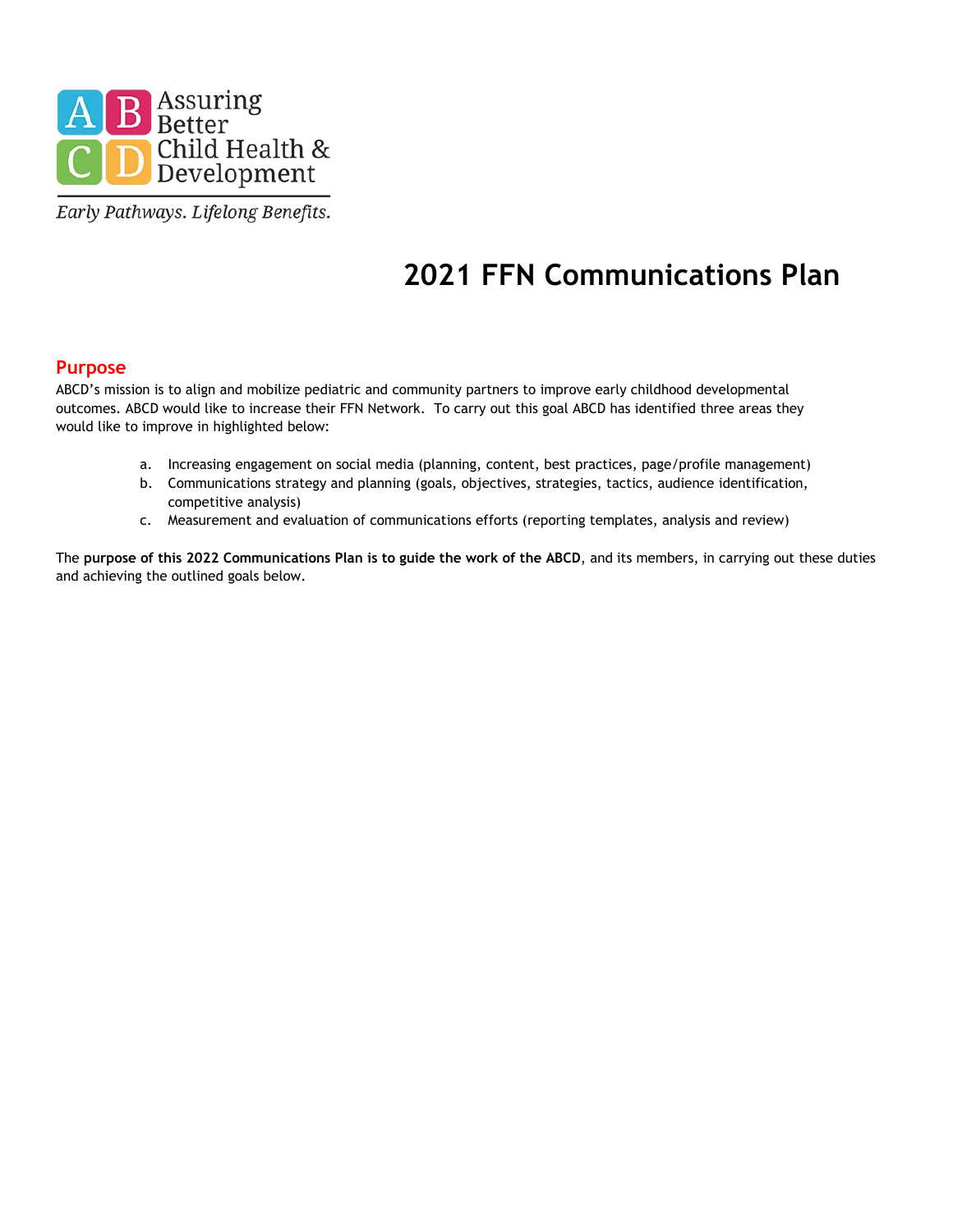# **Communication Objectives:**

To increase FFN engagement and quality communication, the ABCD has identified the following communications objectives. Metrics have been outlined in the evaluation section of this communications plan to measure the degree to which the work ABCD and various communications channels and tactics outlined in this plan effectively achieve these objectives.

- Increase engagement with partners who have relationships with Family, Friends, and Neighbors Providers (FFN) to build awareness around caregiver impact on child development. A survey conducted in 2020 with FFN Providers found that around 1/5th (19.1%) reported caring for a child with special needs. Increasing access to care through increased engagement will help these families impacted.
- Increase the quality of communication with trusted messengers such as FFN providers to generate more engagement with parents and caregivers of the children in their care to positively impact children's development. We anticipate that those FFN Providers will impact the development of approximately 600 children ages birth-five. FFN Providers will gain knowledge of child development, deepen awareness of local services, and be able to walk alongside families in accessing these supports.

## **Communications Strategy**

The ABCD communications strategy focuses on **increasing FFN engagement and quality communication**.

## **Audience**

Clear direct communications strategies have been developed to reach the following **primary audiences**:

- Office of early childhood
- Funders
- Other intermediaries like early milestones
- **Providers**
- Early childhood councils
- Library system
- Colorado statewide parent coalition
- Family resource centers
- ECLA
- All state home visiting state intermediary
- Invest in kids
- **Family Resource Center Association**

#### **Secondary Audiences**

Information, messages, and tools are promoted to these primary audiences to influence the following secondary audiences:

● FFN

#### **Third Audiences**

● Parents and families

# **Messengers & Spokespeople**

- Emails, website, FB (Joanna)
- FFN Network (Irena/Joanna)
- Susan HS meetings
- Eileen statewide meetings

# **Message(s)**

FFN support organizations stated that identification and engagement with providers are more successful when the support workforce reflects their communities' diverse linguistic and cultural backgrounds and life. Experiences. Other effective forms of communication between FFN support organizations and FFN providers are group texts (WhatsApp), Facebook groups, and emails. Some FFN providers interviewed used Google and YouTube to find helpful information related to their role as childcare providers. Importantly, FFN support organizations highlighted that communicating in the primary language of the FFN providers is another key to successful engagement.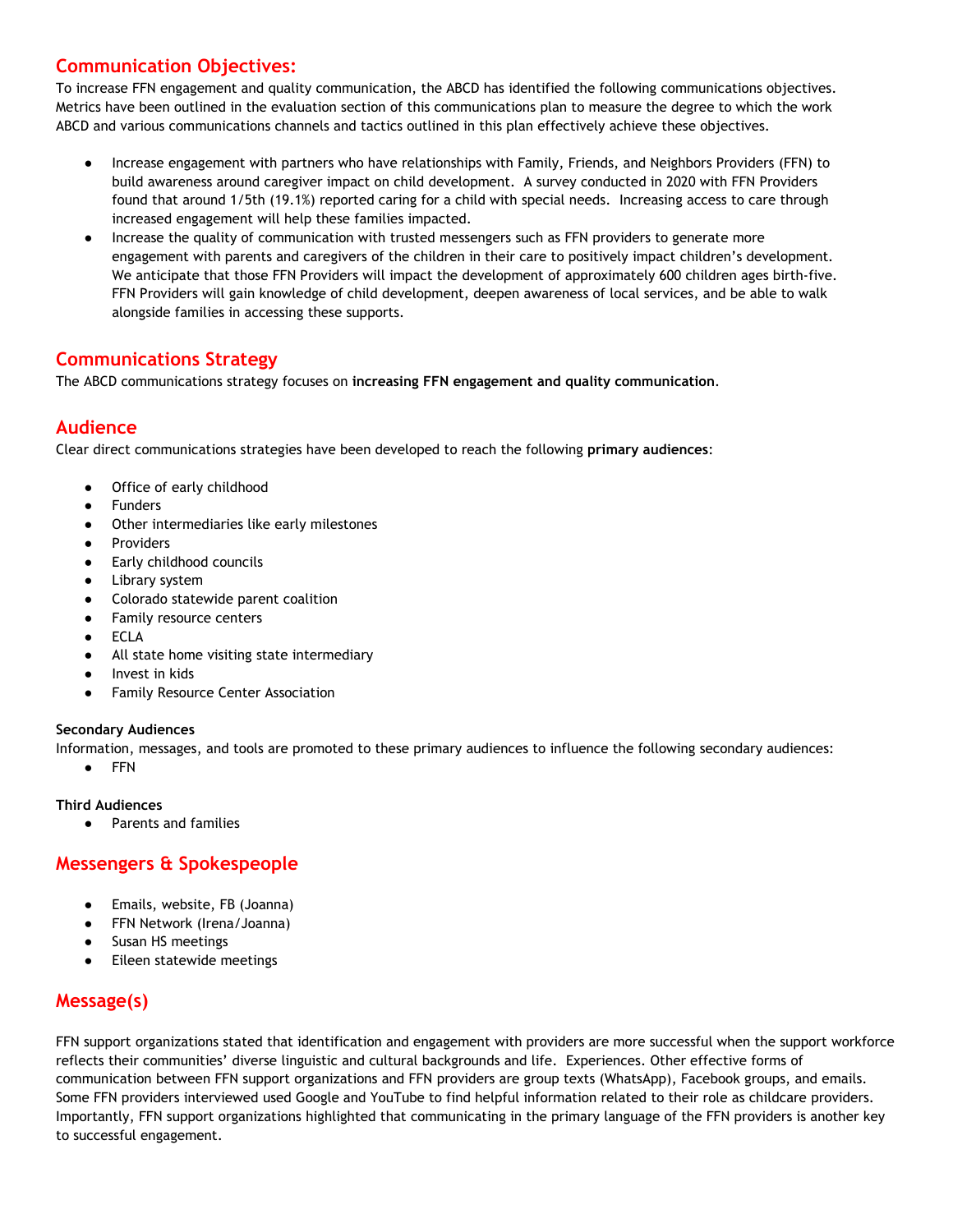#### MESSAGE (FFN)

Thoughtful and strategic two-way, responsive engagement with FFN is critical to providing information and resources to help them as they make the best choices to support the children in their care.

The Early Childhood Leadership Commission endorses three recommended strategies for early childhood professionals highlighted in the *Early Childhood Communication Efforts in Colorado* report:

- Reduce communication "noise" resulting from inconsistencies or duplicate efforts that are unevenly targeted to families and caregivers in regions with different communication needs
- Increase the quality of communication, including the use of effective content and communications channels, enhanced communication training for trusted messengers that connect with parents and caregivers, and a heightened focus on effective tactics
- Provide greater emphasis on the two-way, responsive engagement of parents and caregivers that will generate more positive outcomes for children's cognitive and social development

## **Approach**

The following outlines the **ABCD's FFN Communication Plan for 2022** to achieve the communications objectives highlighted above. *Monthly*

#### **SOCIAL MEDIA - Facebook & LinkedIn**

We will cultivate new relationships with FFN Providers through our Facebook and Linked-In by providing messages they can use with parents and caregivers. These messages will result in behavior, attitude, and knowledge change around caregiver impact on child development.

#### **EMAIL - FNN Messages**

ABCD will work together to create a **content marketing strategy calendar for FNN network** outlining publication of articles and/or content needed to promote in highlighting best practices & effective communication efforts with FFN Providers for parents and caregivers highlighted in the *Early Childhood Colorado Framework* website and resources as well as *Early Milestones FFN Repor*t. This will be done monthly.

#### **WEBSITE - FNN Messages**

The https://www.coloradoabcd.org/ website will be utilized to link the FNN Messages from emails to our website to increase website traffic. Content on website will mirror social media and email content.

#### **MEETINGS**

Meetings will be attended to increase FFN Network, seek engagement, and increase our messaging. In these meetings, notes will be tracked and the ABCD staff member who attends will speak on messaging developed that month for FFN Providers.

- 1. Monthly FFN Network Meetings will be attended by either Irena, Joanna, or both.
- 2. HealthySteps® Meetings will be attended by Susan.
- 3. Statewide Meetings will be attended by Eileen.

Space will be provided during meetings to discuss the following topics and initiatives on a regular basis in:

- Parenting best practices
- Screening and Referral
- HealthySteps**®**
- Messaging provided by either/both Early Childhood Colorado or Early Milestones

#### **EVALUATION RESEARCH**

ABCD will explore ways to support the evaluation of communication efforts through surveys and research to identify gaps in effective communication and messaging resources. The work will further identify the impact of the FFN Communications Plan and give additional guidance and resources to ABCD communications to demonstrate the impact of their work to potential FFN Providers.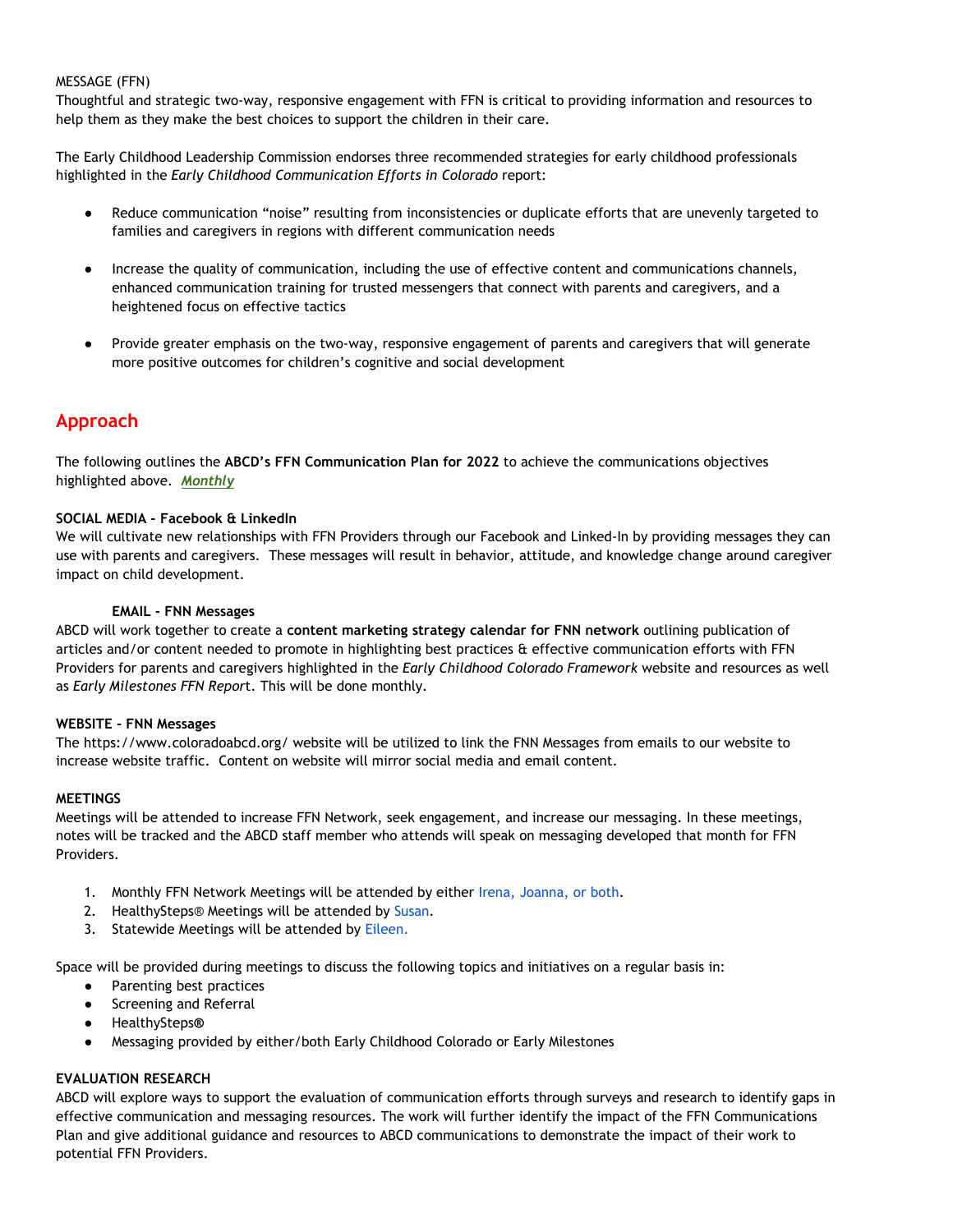# **Tracking efforts**

ABCD will develop tracking efforts on communication channels. Sprout Social<https://sproutsocial.com/> will be explored as an option to identify these efforts.

### **Outcome(s)**

- 1. Name Recognition
- 2. Brand Awareness
- 3. Diverse Communications Channels
- 4. Increase FFN Network

**Key Performance Indicator(s)**

- # of Impressions (Organic)
- $\bullet$  # of Impressions (Paid)
- # of People Reached

#### **ABCD LinkedIn**

- $\bullet$  # of Posts per week
- $\bullet$  # of Followers (reach)
- # of Followers (reach) Net Growth
- $\bullet$  # Impressions
- $\bullet$  # Engagements
- # Post Clicks
- Top Performing Topic Tags

#### **ABCD Facebook**

- # of Posts per Day
- # of Stories per week
- $\bullet$  # of videos per month
- # Views Videos (impressions)
- # of People who Watched a Video (reach)
- # of Like (reach)
- # of Followers (reach) Net Growth
- People Reached
- People Reached Top Cities
- # Impressions
- $\bullet$  # Engagements
- # Post Clicks
- Top Hashtags
- Top Performing Topic Tags

#### **Website**

- # of Users (Reach)
- $\bullet$  # New Users
- # Returning Users
- Pageviews (impressions)
- Avg Session time
- Bounce Rate
- Top Performing Pages
- Conversion Rate on Campaign Pages

#### **Email Marketing**

- $\bullet$  # Audience
- # Audience Net Growth
- # of Blog Subscribers